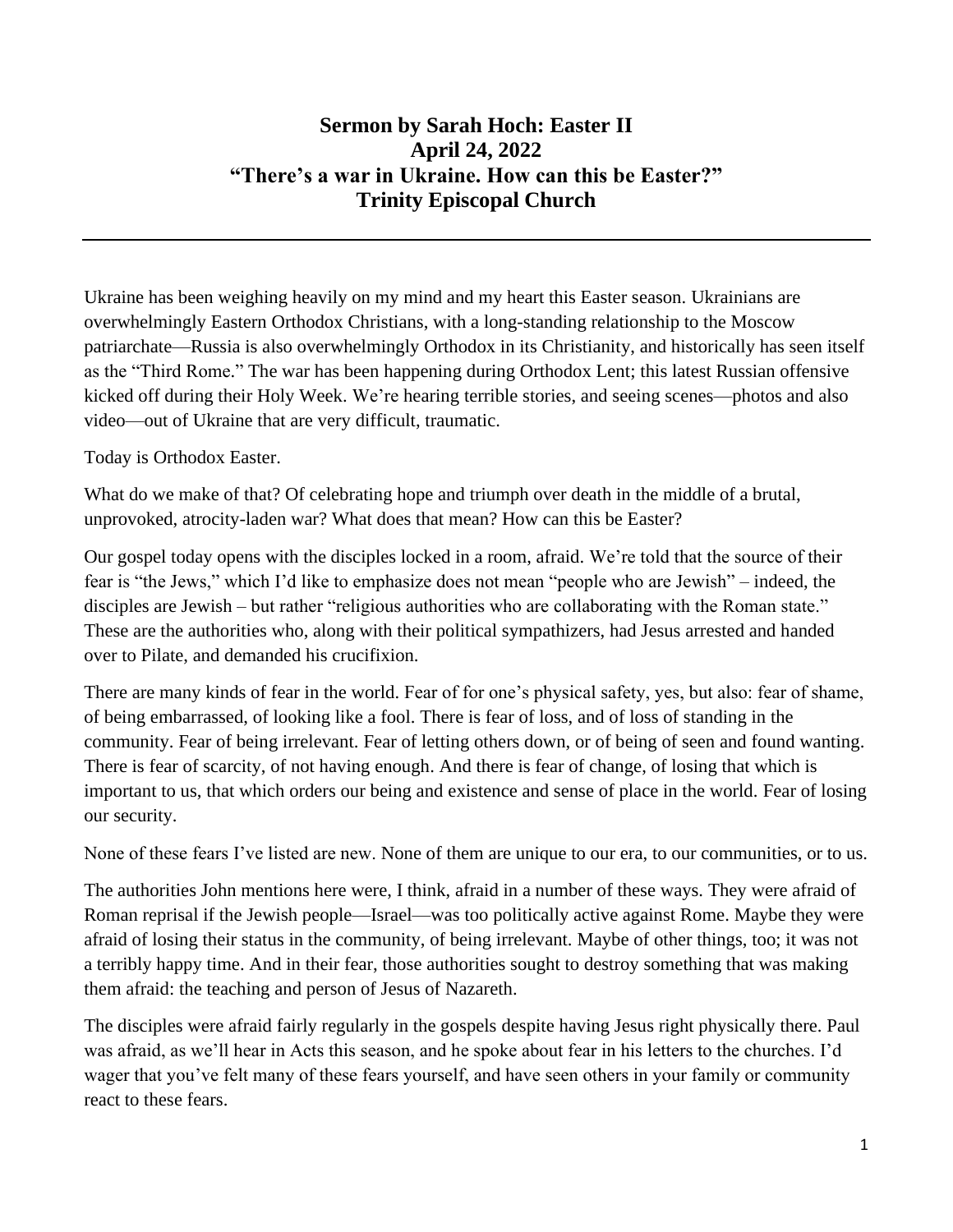The reaction to fear can feel bad, or it can feel like vicious satisfaction as you swat the persistent fly that is the thing causing you to feel fear, or which represents the thing you fear. You hit it, you agitate in the background against it, you slander it, you verbally unleash on it and cut it down. You fight it, because it feels like running away from it is the only alternative.

But here's a thing about Easter, and about fear. Jesus, before going to the cross, was clearly afraid, asking God to remove this cup if at all possible. But he accepted the cup in the end, moving beyond his own fear. He let Judas kiss him. He neither fought nor ran. He embraced it, somehow, and went through it. And of course we know that wasn't the end, for Jesus: that was the big story of last Sunday!

And in our story today, the second Sunday in Easter for Western Christians, the disciples are have locked themselves in, out of fear, and despite this "Jesus came and stood among them" as if those locks weren't there, his wounds a visible sign that he had every reason to be afraid. But he comes saying "peace be with you."

Thomas famously and relateably is not on board until he's directly invited to experience Jesus' invitation to peace. But, together, the disciples remember that peace that passes all understanding, Jesus' continuous invitation earlier in the gospel "abide in me, as I abide in you," and by the end of the Gospel, they've left the locked house and are on the beach… and I would wager their fear was still present. But maybe, after their encounter with the Risen Christ, who somehow Lives despite carrying his wounds, they've embraced it, able to do what they need to do: which is to live.

We may hear, "be not afraid" over and over in the Bible, but we don't hear "there is no reason to be afraid." There are tons of reasons to be afraid in this life!

But despite that inevitable fear, the Easter story shows us that Jesus shows up among us, where we have locked ourselves away as best we can, and says, peace be with you. Fear will not have the last word in your life, or the life of your community. Jesus opens for us and invites us into a way, truth, and life that is bigger than our fears, bigger than the situation we're in and our fight-or-flight reaction to it, and Jesus is there in it with us. Even if we're Barabbas, being nailed to a cross, or Peter in Rome, experiencing the same fate, or any number of the barbaric tragedies and minor, non-fatal deaths that we children of God experience in this lifetime. We profess Christ crucified, and it does sound like madness, but Christ took on this humanity that we all live and loved it, and promises to be with us in it: with us, behind us, below us, above us, and within us. Not to make those terrible things okay (they are not okay, to be clear), but to be for us that Life which is greater than and beyond our suffering, able to hold it and hold us in the midst of it.

One of the most striking images out of the early days of the war, one which has stuck with me, was the image of a group of people underground in what might have been a bomb shelter or might have been a storage cellar—I'm not sure. The ceiling is low and the walls are a mess and it's dark and uncomfortable looking. There's a priest in his vestments hunched over a makeshift altar, saying the divine liturgy, as people stand around together praying in the candle light as the bombs drop above them.